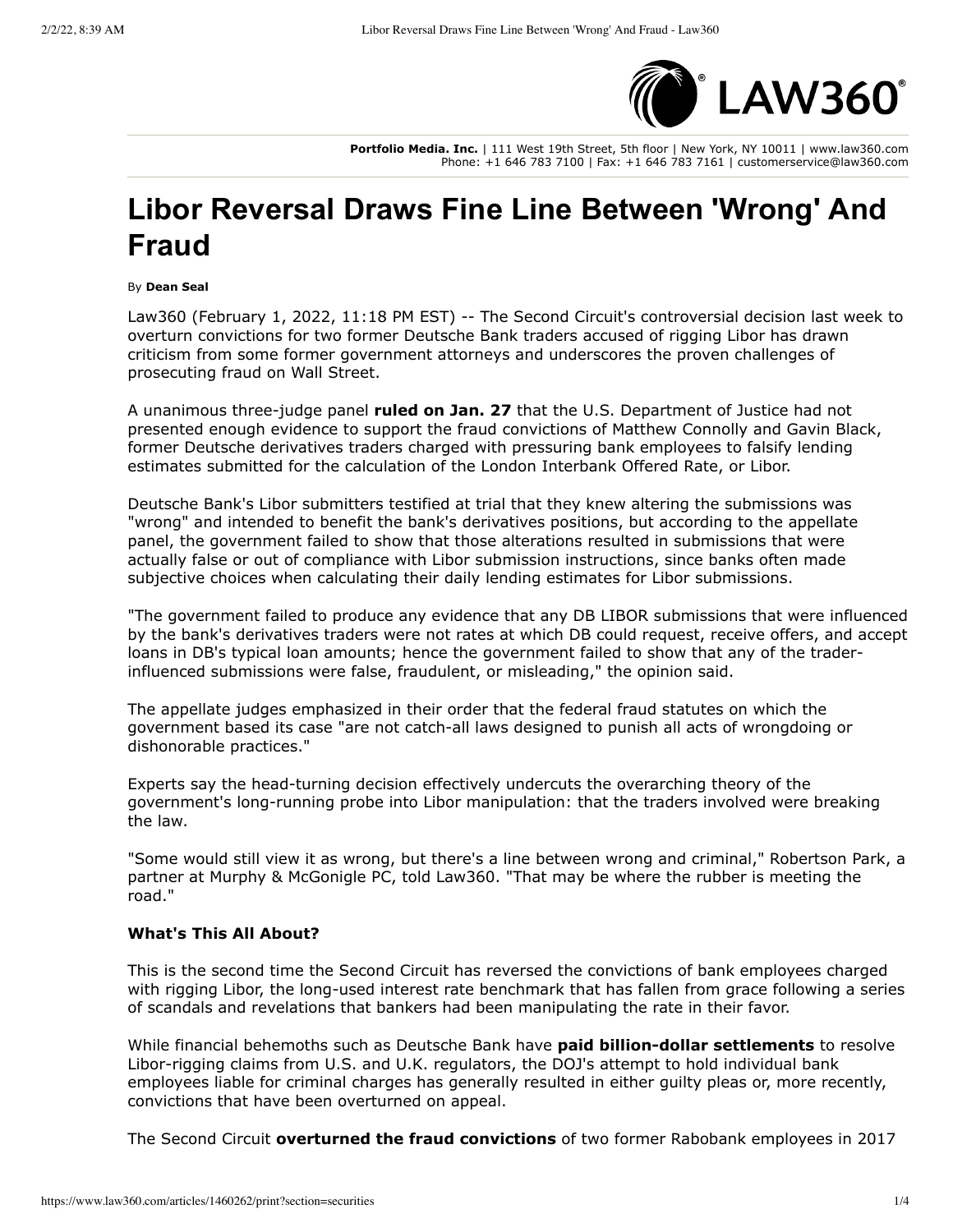on evidentiary grounds, finding that prosecutors had relied on self-incriminating testimony gleaned from foreign authorities that couldn't be used in U.S. criminal cases.

The **trial convictions** of Connolly and Black more than a year later were a resounding victory for the federal government, which has struggled to deliver on its stated intention of prosecuting individuals for corporate crimes.

But the former traders, who were **sentenced to home confinement** in 2019, have maintained that their conduct was not unique and, moreover, never rose to the level of fraudulence. Their appeal to the Second Circuit was supported by the New York Council of Defense Lawyers, which said in May 2020 that the trial court had "watered down" the fraud standard to excuse prosecutors from proving that efforts to influence Deutsche Bank's Libor submission resulted in a submission that was actually false.

"Bad intent, even fraudulent intent, does not establish the crime of fraud," the group wrote in an amicus brief.

That argument won the day on Jan. 27, when the Second Circuit handed down a ruling that attorneys for Connolly and Black are celebrating as a full exoneration for their clients.

## **What Does It Take?**

Attorneys who spoke with Law360 have offered mixed reactions to the reversal and the court's analysis in particular.

Park, who specializes in white collar defense at Murphy & McGonigle, was an assistant chief of the DOJ's criminal fraud section during its investigation of Barclays PLC's alleged Libor manipulation. Acknowledging that he might carry some bias from that experience, he nonetheless found the Jan. 27 order to be a "contortionist opinion."

"All power to the extraordinary work of the attorneys who got the convictions overturned for these individuals, but I did not really follow the logic of the opinion, of how they came to the conclusion that there was nothing in the setting of the numbers that was a lie," he told Law360. "It seems to me that it was a result that the court wanted to reach, and when you read the opinion, logically to me, it doesn't make a lot of sense."

A pair of former regulatory attorneys were more damning in their critiques. Tyler Gellasch, who previously served as counsel to Commissioner Kara Stein at the U.S. Securities and Exchange Commission, called the opinion "a head scratcher in every respect," and pondered what else prosecutors would have needed to do to secure a conviction.

"There isn't a reasonable dispute over whether the rates were manipulated. But the court suggests that as long as it's theoretically possible a knowingly false statement could be true, then somehow you may not be committing fraud," Gellasch, executive director of the investor trade group Healthy Markets Association, told Law360. "This outcome strains common sense and the law."

Salman Banaei previously served as senior counsel and policy adviser to Commissioner Bart Chilton at the U.S. Commodity Futures Trading Commission, which ran a civil investigation into Libor manipulation in tandem with the DOJ.

Now a co-head of public policy at blockchain data firm Chainalysis, Banaei said the evidence in the case clearly showed the traders had an intent to defraud and pushed Libor in a direction that benefited their trading book, yet the Second Circuit adopted a "disingenuous" reading of the fraud statutes.

"It seems like they wanted to acquit and came up with this new technicality to come up with the acquittals," he told Law360. "What does it take, really?"

But other attorneys say the decision is consistent with other rulings in manipulation cases and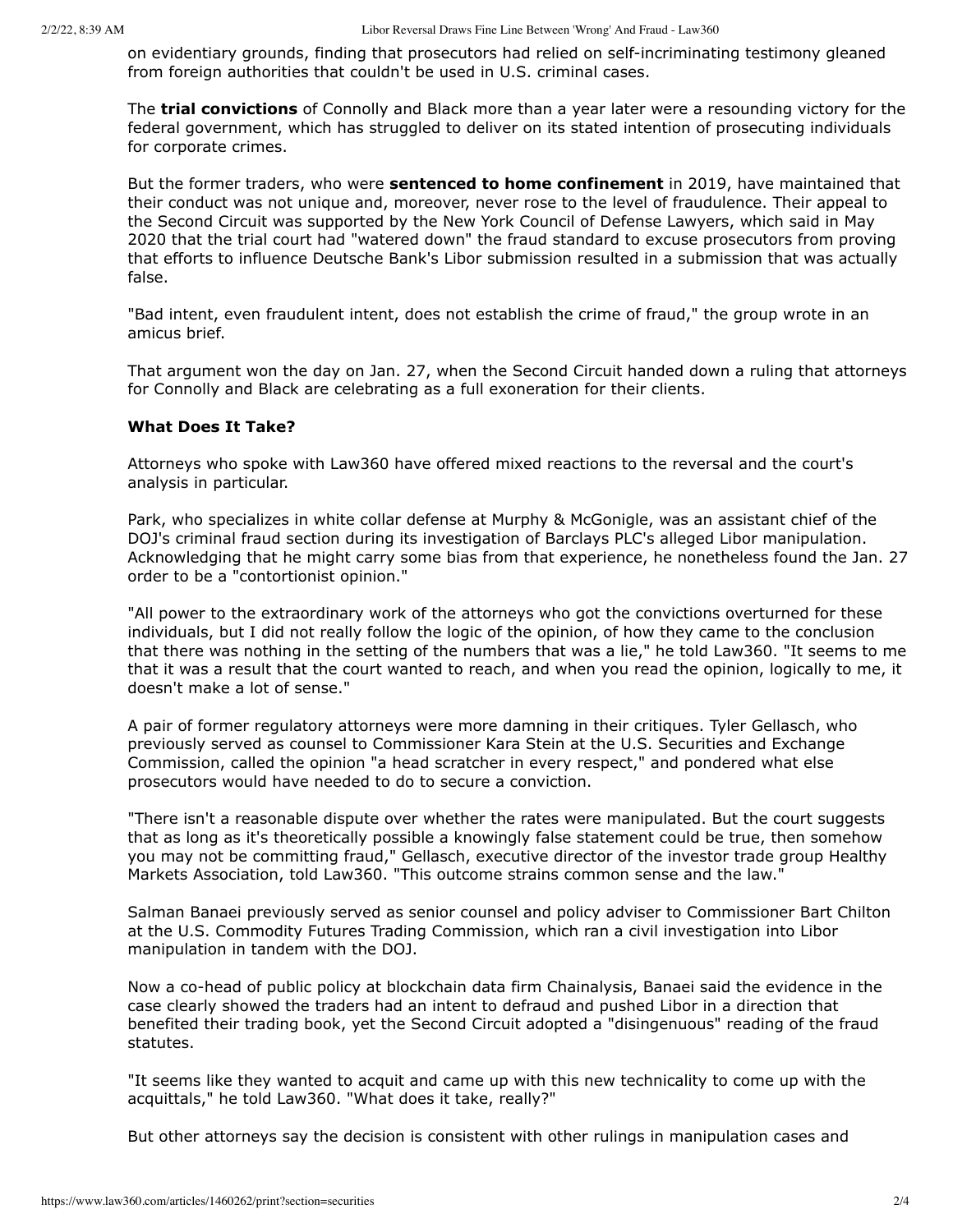correctly adheres to the limited scope of federal fraud statutes.

Tom Gorman, a Dorsey & Whitney LLP partner and former senior counsel for the SEC's enforcement division, told Law360 that the government bore the burden of "negating or eliminating various possibilities under which" the submissions at issue were not false.

"Rather than do this, it appears that the government tried to use experts to narrow the scope of required proof by narrowing what pricing was considered to the 'one true price,'" he said. "That, the court said, was not sufficient."

## **What's The Impact?**

The Second Circuit's ruling is not necessarily final, with several attorneys telling Law360 that they expect the DOJ will at least seek a rehearing before the full Second Circuit.

But speculation already abounds about the impact of the appellate court's analysis on the world of white collar prosecution and defense.

One of Connolly's attorneys, Kenneth Breen of Paul Hastings LLP, told Law360 on Monday that the court's decision is not only a "repudiation of the DOJ's entire Libor manipulation theory," but also a significant pushback to the government's frequent use of federal fraud statutes to "punish all of the conduct that they themselves judged to be dishonorable and dishonest, or unfair."

Phara Guberman, Breen's colleague on the case, echoed that sentiment, saying, "That's what the government has really been trying to do with a lot of its recent wire fraud prosecutions  $-$  finding something that feels wrong or that they may think is unethical and trying to pigeonhole that into a wire fraud charge."

"The government has been trying to work backward and find something that feels wrong and then try to say that it was against the law," Guberman, a Paul Hastings partner, said Monday.

Ford O'Brien LLP partner Kevin O'Brien, a former federal prosecutor-turned-white collar defense attorney who isn't involved in the case, said he only sees the order as a positive since reversals "keep the government honest and sensitive to the possibility of error, which is always a good thing."

"Prosecutors should be especially careful before they bring market manipulation charges because the underlying facts are usually extremely complex and susceptible to self-serving hindsight," O'Brien told Law360. "In any case, given that the sentences imposed by the district court were extremely light  $-$  essentially time served plus modest fines  $-$  it is hard to argue that serious wrongdoing has now gone unpunished."

But critics of the Second Circuit's ruling raise concerns about the adverse effect it could have on prosecutions of corporate financial crimes.

Gellasch argues that the Manhattan federal appeals court has cast significant doubt on the government's ability to bring fraud and manipulation cases going forward.

"Hamstringing the government's ability to bring cases against obvious market manipulators sends a terrible message to investors and severely undermines the integrity of the markets," he said.

Banaei is similarly concerned that the appellate court's ruling is a "one step forward, two steps back" situation for pursuing white collar crime. Manipulation cases often don't entail a lot of direct evidence, because banks have become adept at training employees to limit what they put in communications that could be discoverable, he said; the Connolly and Black case, meanwhile, involved plenty of direct  $e$ vidence  $-$  including emails and chats between the traders and Libor submitters, as well as cooperating witness testimony  $-$  and even their convictions didn't stand up.

"If you're going to make it this hard to convict employees that engage in fraudulent wrongdoing inside of our very powerful financial institutions, that has a bigger public policy impact than I think